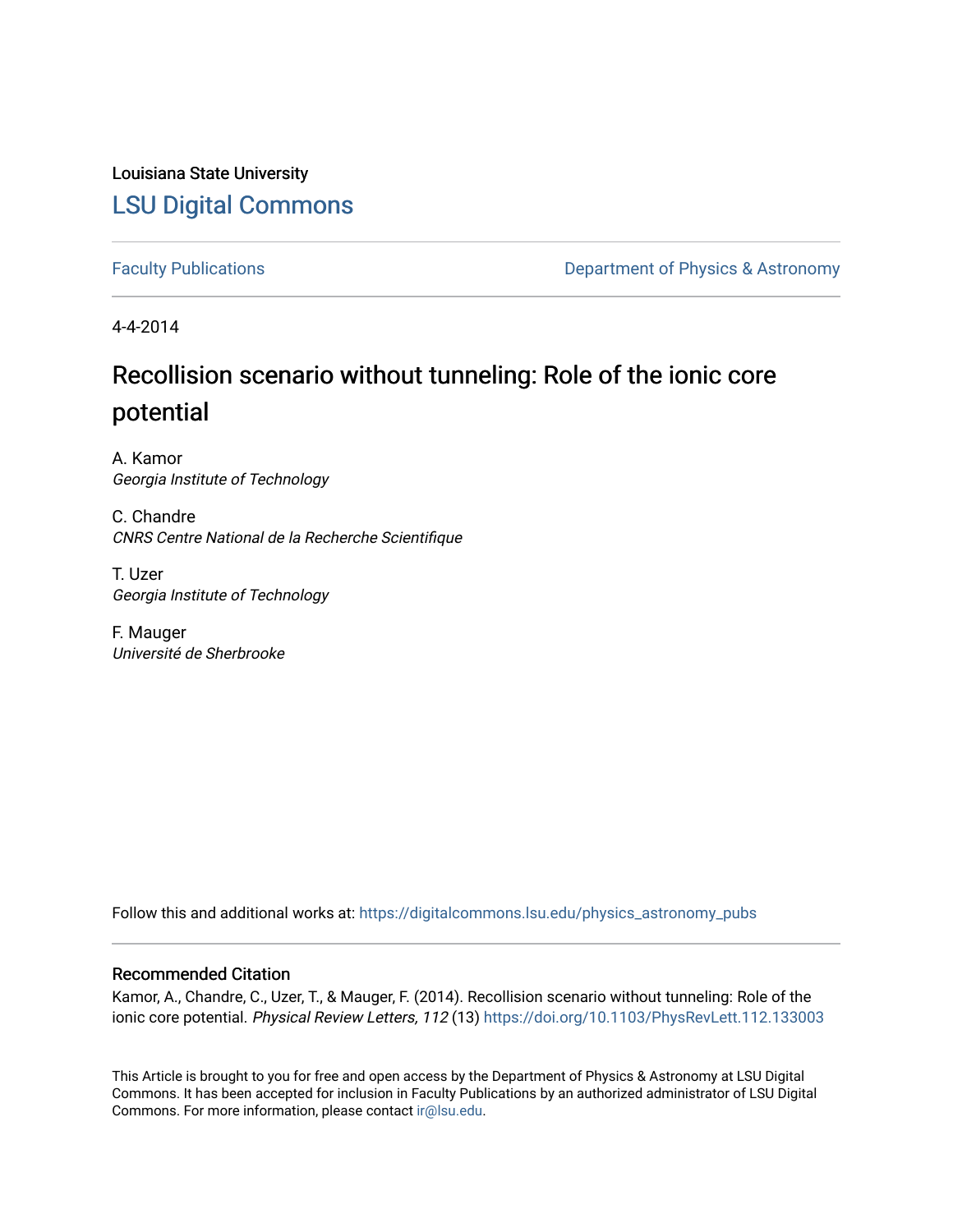## Recollision scenario without tunneling : Role of the ionic core potential

A. Kamor<sup>1,2</sup>, C. Chandre<sup>2</sup>, T. Uzer<sup>1</sup>, F. Mauger<sup>3</sup>

<sup>1</sup> School of Physics, Georgia Institute of Technology, Atlanta, GA 30332-0430, USA

 $^3$  Laboratoire de Chimie Théorique, Faculté des Sciences,

Université de Sherbrooke, Sherbrooke, Québec, Canada J1K 2R1

The standard model of strong laser physics, the recollision scenario, omits the ionic core potential after tunneling. Strikingly, although the Coulomb interaction drives all stages of recollision, the maximum energy the electrons bring back to the core is found by ignoring it. We resolve this long-standing paradox by showing that this good agreement stems from a fortuitous cancellation at high intensities. Instead of the three step model, we find that the Coulomb interaction can be fully integrated into a purely classical scenario that explains recollisions without invoking tunneling.

PACS numbers: 32.80.Rm, 05.45.Ac, 32.80.Fb

The advent of powerful and short laser pulses heralded a new era in atomic and molecular physics about three decades ago [\[1,](#page-4-0) [2\]](#page-4-1). Irradiating targets such as atoms, molecules, or biological complexes with such intense laser pulses has become the tool of choice for resolving the structure of matter at unprecedented spatial and temporal scales [\[3\]](#page-4-2). About twenty years ago, the theoretical framework for such processes was established and remains the state-of-the-art in strong field physics [\[4,](#page-4-3) [5\]](#page-4-4). It centers on the recollision model which follows a "threestep" scenario: Electrons are first detached (presumably by tunneling) and absorb energy while following the laser only to be hurled back at the ionic core when the laser reverses direction where they can ionize more electrons [\[6\]](#page-5-0) or generate very high harmonics of the driving laser by high harmonic generation (HHG) [\[7\]](#page-5-1). One decisive success of the recollision model is the theoretical prediction of the highest harmonic  $N_{\text{max}}$  generated during this recombination process (the so-called "high harmonic cutoff" [\[8\]](#page-5-2)). For a linearly polarized laser, where the electric field is  $E(t) = E_0 \sin(\omega t + \phi)$ , the cut-off is given by the analytical expression [\[4,](#page-4-3) [9\]](#page-5-3)

$$
\hbar N_{\text{max}} \omega = \kappa_0 U_p + I_p,
$$

where  $\kappa_0 U_p$  is the maximum energy brought back by the recolliding electron in terms of the ponderomotive energy  $U_p = E_0^2/(4\omega^2)$ ,  $I_p$  is the ionization potential, and  $\kappa_0 \approx 3.17$  is given by  $\kappa_0 = 2(1 - \cos \phi_0)$  where the laser phase  $\phi_0 \approx 4.09$  is the first positive root of  $\cos \phi + 2(1 - \cos \phi)/\phi^2 - 2 \sin \phi/\phi = 0$  [\[7\]](#page-5-1). Remarkably, although the Coulomb interaction drives all stages of recollision, the maximum return energy of the recolliding electrons is found by simply ignoring it. It turns out that electrons can extract more (or less) energy from the laser field depending on when they are launched and when they are detected [\[5,](#page-4-4) [10,](#page-5-4) [11\]](#page-5-5), but the validity of 3.17  $U_p$  for electrons which start and end at the core has been confirmed in HHG experiments on such a regular basis [\[8,](#page-5-2) [12\]](#page-5-6) in the last two decades that it is often for-

gotten that it is based on a radical assumption, namely neglecting the parent ion's Coulomb interaction after it creates a potential barrier through which the photoelectrons tunnel [\[13,](#page-5-7) [14\]](#page-5-8). With this simplifying assumption, called the Strong Field Approximation (SFA) [\[15\]](#page-5-9), Newton's equations give a maximum return energy  $\kappa_0 U_p$ . This is one of many situations in intense laser physics in which classical mechanics acts as a reliable guide to quantum simulations and experimental observations [\[6\]](#page-5-0).

In reality, for typical HHG experiments, the Coulomb interaction cannot be neglected, even after tunneling, since it drives all kinds of intense-laser phenomena: It "focuses" spreading electronic wave packets [\[16](#page-5-10)[–18\]](#page-5-11), and it guides electrons towards the core in certain directions [\[19\]](#page-5-12), to cite a few examples. So why can the maximum energy brought back to the core be found as if the Coulomb interaction did not exist? Here we resolve this paradox with a purely classical recollision scenario which fully incorporates the Coulomb interaction at every stage of the recollision process. It shows that at high intensities (above  $10^{15}$  W·cm<sup>-2</sup>) the SFA procedure gives the right HHG cut-off thanks to a cancellation but that at lower intensities the three-step scenario with the SFA is no longer valid. The prototypical figure we will interpret using our proposed recollision scenario is Fig. [1](#page-2-0) which depicts HHG spectra in a scattering simulation where the wave packet is initially launched at the quiver radius  $(E_0/\omega^2)$  and the initial laser phase is chosen so that the wave packet returns to the ionic core in the next quarter laser cycle (see right panel of Fig. [1\)](#page-2-0). The spectra have been computed by solving the one-dimensional Schrödinger equation with a soft-Coulomb potential [\[20\]](#page-5-13) and a linearly polarized laser pulse in the near infrared regime. We observe one plateau after one laser cycle (red curve) and two plateaus after one and a half laser cycles (blue curve): The first plateau has a cut-off at  $2 U_p + I_p$  [\[10,](#page-5-4) [11\]](#page-5-5) and the second one at 3.17  $U_p + I_p$ . In a different context, using Rydberg excited states, these two plateaus have been found as universal [\[21\]](#page-5-14). Using

 $2$  Centre de Physique Théorique, CNRS – Aix-Marseille Université,

Campus de Luminy, case 907, 13009 Marseille, France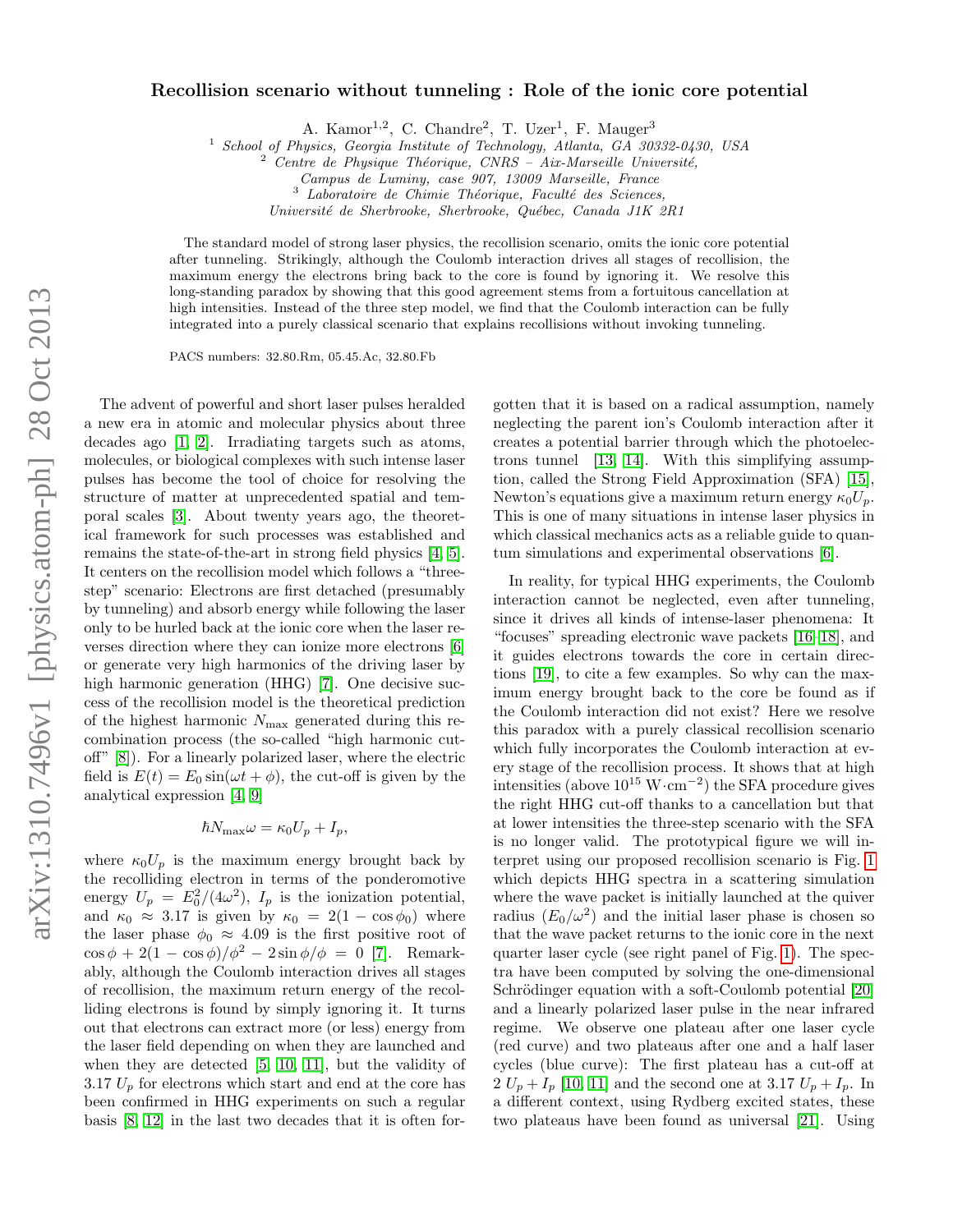

<span id="page-2-0"></span>FIG. 1. Left side: HHG spectra for the one-dimensional soft Coulomb potential at  $I = 10^{15} \text{ W} \cdot \text{cm}^{-2}$  and a wavelength of 780 nm. A generic atom is modelled with an ionization potential of  $I_p = 0.67$  a.u. The dashed lines correspond to 2  $U_p + I_p$  (left) and 3.17  $U_p + I_p$  (right). The wave packet is launched at the quiver radius with the laser phased so that the wave-packet immediately returns to the core region. The red curve is the HHG spectrum after one laser cycle while the blue curve is after one and a half laser cycles. Right side: Density (color scale) of the wave packet as as a function of time (increasing in the downward direction) and position of the electron. The red and blue lines show the wave packet at the times corresponding to the same colored curves on the left.

our purely classical recollision scenario, we provide an explanation for these two plateaus and their universality in what follows.

First, in order to assess the importance of the Coulomb interaction in the recollision process, we examine in Fig. [2,](#page-3-0) the value of the maximum return energy (in units of  $U_p$ ) accessible to the dynamics as intensity is varied (see also Ref. [\[22\]](#page-5-15)). The solid curves correspond to the maximum return energy  $\mathcal{E}_{\text{max}}$  (defined as kinetic energy plus Coulomb potential), while the dashed lines correspond to the maximum return kinetic energy  $\mathcal{K}_{\text{max}}$ . The blue curves show the maximum return energies accessible to the dynamics while the red curves correspond to the return energies for specific initial conditions on the periodic orbit  $\mathcal O$  discussed below. The maximum return energies  $\mathcal{E}_{\text{max}}$  (solid blue curve) are always larger than 3.17  $U_p$  and converge to that number as intensity is increased. This convergence to 3.17  $U_p$  is expected, because with increasing intensity the laser field dominates over the Coulomb interaction and the SFA becomes valid. To measure the influence of the Coulomb interaction, the maximum return kinetic energy  $\mathcal{K}_{\text{max}}$  is plotted in Fig. [2](#page-3-0) in dashed lines. The two blue curves depart significantly from each other as intensity is decreased below  $10^{15}$  W · cm<sup>-2</sup>. The convergence is faster for the maxi-

mum return energy  $\mathcal{E}_{\text{max}}$  than it is for the maximum return kinetic energy  $\mathcal{K}_{\text{max}}$ . This sounds paradoxical since the convergence of  $\mathcal{E}_{\text{max}}$  (which contains the Coulomb potential) is faster than  $\mathcal{K}_{\text{max}}$ , towards a result which does not take into account the Coulomb interaction (e.g, by comparing the blue and dashed blue in Fig. [2\)](#page-3-0). In any case, it is clear that the SFA is not valid below intensities on the order of  $10^{15}$  W · cm<sup>-2</sup>.

To resolve this paradox, we consider the classical dynamics of a recolliding electron in a strong linearly polarized laser field in the dipole approximation (and in atomic units)

$$
\mathcal{H}(\mathbf{x}, \mathbf{p}, t) = \frac{\mathbf{p}^2}{2} + V(\mathbf{x}) + \mathbf{E}(t) \cdot \mathbf{x},
$$
 (1)

where  $\mathbf{E}(t)$  is the electric field (of intensity I), x the position of the electron and p its kinetic momentum. The shape of the ionic potential does not matter for the argumentation, provided that at long distance it vanishes sufficiently fast (e.g.  $-1/\Vert \mathbf{x} \Vert$ ). We consider an electron leaving the core region at time  $t = t_i$  and returning at  $t = t_r$ , i.e.,  $\mathbf{x}(t_r) = \mathbf{0}$ . Integrating the dynamical equation for the kinetic momentum between ionization and recollision times, we have

$$
\mathbf{p}(t_r) - \mathbf{p}(t_i) = \Delta \mathbf{p}_E + \Delta \mathbf{p}_C,
$$

where  $\Delta p_E$  is the contribution in the absence of Coulomb potential

$$
\Delta \mathbf{p}_{\mathrm{E}} = -\int_{t_i}^{t_r} \mathbf{E}(t) dt,
$$

and  $\Delta p_{\rm C}$  is the change in kinetic momentum generated by the Coulomb potential

<span id="page-2-1"></span>
$$
\Delta \mathbf{p}_{\mathrm{C}} = -\int_{t_i}^{t_r} \nabla V(\mathbf{x}(t)) dt.
$$
 (2)

The dominant contribution in the integral [\(2\)](#page-2-1) is right before the recollision time  $t_r$ . We expand  $\mathbf{x}(t)$  around  $t = t_r$  which leads to  $\mathbf{x}(t) \approx \mathbf{p}(t_r)(t-t_r)$  at the recollision time. Inserting this approximation in the integral gives

<span id="page-2-2"></span>
$$
\mathbf{p}(t_r) \cdot \Delta \mathbf{p}_C \approx -V(\mathbf{0}) + V(\mathbf{p}(t_r)(t_i - t_r)). \tag{3}
$$

Since the potential vanishes far away from the ionic core and  $\|\mathbf{p}(t_r)\|$  is large, the second term in the right hand side is negligible, of order  $\omega^2/(\pi E_0)$ , in comparison with  $I_p$ . In the SFA,  $\Delta p_C$  is neglected. Here we go one order further and assume that  $\Delta p_{\text{C}}$  is negligible in comparison with  $p(t_r)$ . Looking at the kinetic energy and using Eq. [\(3\)](#page-2-2), we arrive at

<span id="page-2-3"></span>
$$
\frac{\mathbf{p}(t_r)^2}{2} + V(\mathbf{0}) \approx \frac{\mathbf{p}_{\text{SFA}}^2}{2},\tag{4}
$$

where  $\mathbf{p}_{\text{SFA}} = \mathbf{p}(t_i) + \Delta \mathbf{p}_{\text{E}}$  is the kinetic momentum in the SFA. The hypothesis involved in the derivation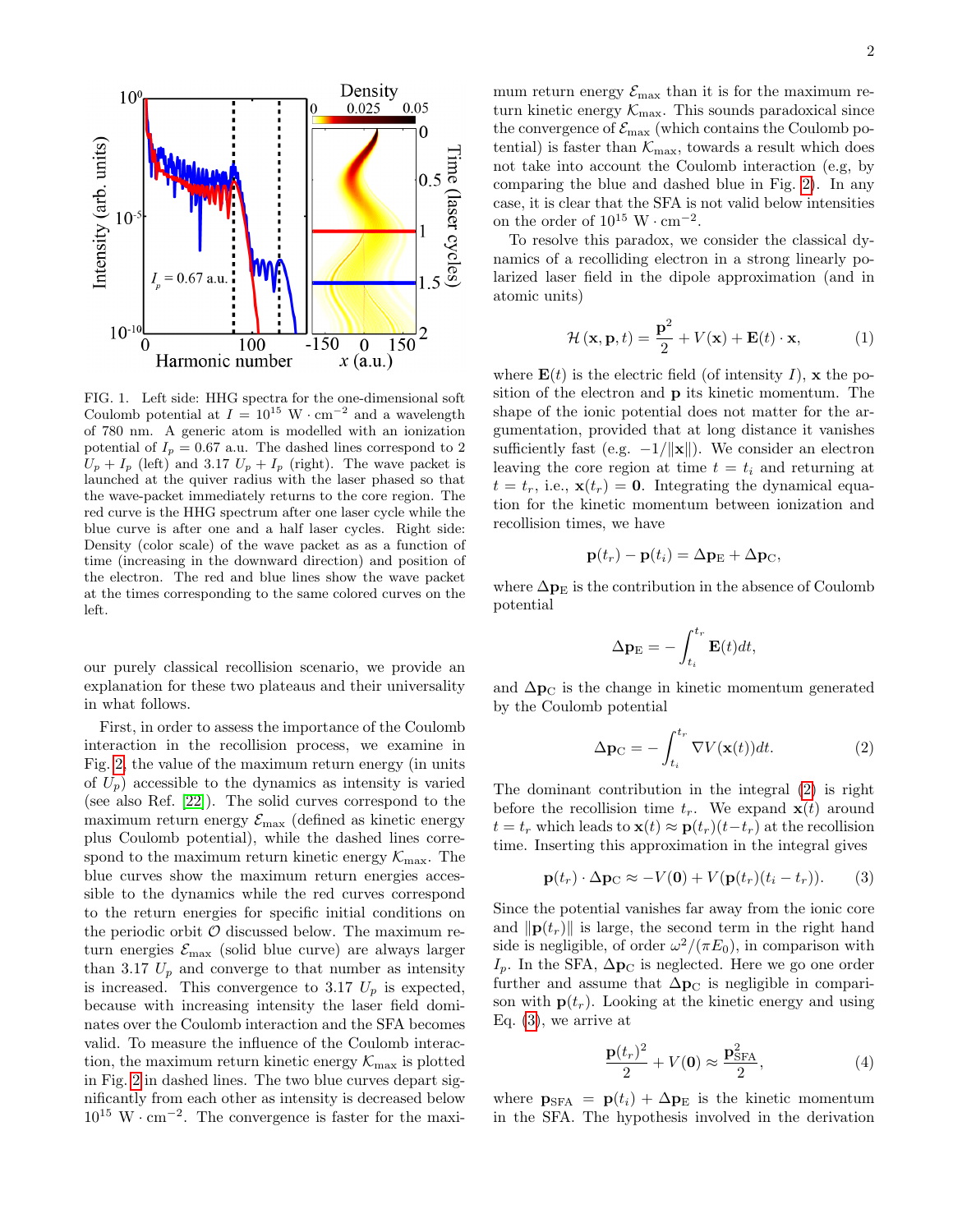above translates into some admissible range of parameters where Eq. [\(4\)](#page-2-3) is expected to be valid:

$$
\frac{\omega^2}{\pi\sqrt{I}} \ll I_p \ll \frac{I}{\omega^2},
$$

which is a regime of small Keldysh parameters [\[15\]](#page-5-9). Equation [\(4\)](#page-2-3) states that the maximum return energy for the recolliding electron is equal to the maximum return kinetic energy in the SFA. In the intensity range from  $10^{15}$  to  $10^{16}$  W·cm<sup>-2</sup>, it validates the results obtained in the SFA which make use of the maximum return kinetic energy and ignore the Coulomb potential. We notice that the tunneling argument is not needed to obtain  $\kappa_0 U_p$  as the maximum return energy and the Coulomb potential has been fully taken into account.

In the intermediate range of intensities, from  $10^{14}$  to  $10^{15}$  W · cm<sup>-2</sup>, there are some deviations from the SFA value. An approximate value of  $\kappa(I,\omega)$ , the maximum return energy in units of  $U_p$ , is obtained by fitting the curve in Fig. [2:](#page-3-0)

$$
\kappa(I,\omega) \approx \kappa_0 + \kappa_1 \frac{\omega^2}{I},
$$

with some constant  $\kappa_1$ . This quantifies approximately the first-order effect of the Coulomb interaction on the maximum return energy at recollision as a function of the laser parameters. However, this correction is only sizable for low intensities (below  $10^{14}$  W · cm<sup>-2</sup>) and when the ponderomotive energy is also low, its influence cannot be easily identified on HHG cut-offs. In this intermediate range of intensities, the three-step scenario is invalid and a correct recollision scenario needs to fully incorporate the effect of the ionic core. We now turn to the dynamics of electrons driven by both fields.

The fundamental question to be addressed is : By what mechanism do almost-ionized electrons return to the core in a combined Coulomb and laser field? Each recolliding trajectory looks very different when visualized, and they seem to have nothing in common other than shuttling between the core and the far-field regions. However, we find that they do so by tracking a specific periodic orbit which has the same period as the laser field and represents the prototype of a recollision (see Fig. [2\)](#page-3-0): A trajectory started close to this orbit (which we call  $\mathcal{O}$ ) experiences large excursions from the core (beyond the quiver radius  $E_0/\omega^2$  and returns to the core periodically, twice per laser period (with a momentum of order  $E_0/\omega$  for large intensities, i.e., a maximum return kinetic energy of 2  $U_p$ ). The maximum return energy is depicted by a continuous red curve on Fig. [2](#page-3-0) and it gives a natural explanation for the first cut-off in Fig. [1](#page-2-0) since the initial wave packet is initiated very close to  $\mathcal{O}$ . So at least for a short time, we see the imprint of  $\mathcal O$  on the wave packet dynamics. For longer times, the wave packet explores a wider region in phase space, and therefore the maximum return energy prevails (blue curve in Fig. [2\)](#page-3-0).



<span id="page-3-0"></span>FIG. 2. Maximum return energy (solid lines) and maximum return kinetic energy (dashed lines) accessible to the dynamics (blue) and on the periodic orbit  $\mathcal{O}$  (red). Insets: Periodic orbit  $\mathcal{O}$  (red curves) and the SFA counterpart (black curves). The left panel corresponds to  $I = 10^{14}$  (left) and the right panel to  $I = 10^{15} \text{ W} \cdot \text{cm}^{-2}$ . The  $\tilde{x}$  and  $\tilde{p}$  axes are scaled in units of  $E_0/\omega^2$  and  $E_0/\omega$ , respectively.

Remarkably, linear stability analysis [\[23\]](#page-5-16) shows that  $\mathcal O$  is only weakly unstable which means that trajectories can follow this periodic orbit long enough to be influenced by it and its stable and unstable manifolds, which channel ionizations and returns to the core. Electrons move away from  $\mathcal O$  following its unstable manifold.  $W^u$ , and return to this orbit following its stable manifold  $W^s$  [\[23\]](#page-5-16). The two manifolds are linked by the symmetry  $(x, p, \phi) \mapsto (-x, p, 2\pi - \phi)$  when time reverses direction. Both manifolds  $\mathcal{W}^u$  and  $\mathcal{W}^s$  are visualized in Fig. [3](#page-4-5) in the Poincaré section  $x = 0$  in the plane  $(\phi, p)$  in the lower half plane  $p < 0$ . The chosen Poincaré section is the natural one for recollisions since, by definition, they occur at the core,  $x = 0$ . We note that there are two types of recollisions: the ones which recollide with a positive momentum (from left to right) and the other ones with a negative momentum (from right to left). The upper half plane (left to right recollisions) is related to the lower half by the symmetry  $(x, p, \phi) \mapsto (x, -p, \pi - \phi)$  upon time-reversal. In Fig. [3](#page-4-5) we show the set of initial conditions on the surface  $x = 0$  (and lower half plane  $p < 0$ ) leading to subsequent recollisions. The color scale corresponds to the number of recollisions (regardless of the direction, right to left or left to right) undergone by the trajectory started with the given initial conditions. Remarkably, all these initial conditions are located around the stable manifold  $\mathcal{W}^s$  and the higher the number of recollisions, the closer the initial conditions are to this manifold. This is a firm indication that  $\mathcal O$  organizes the recollision dynamics through its sta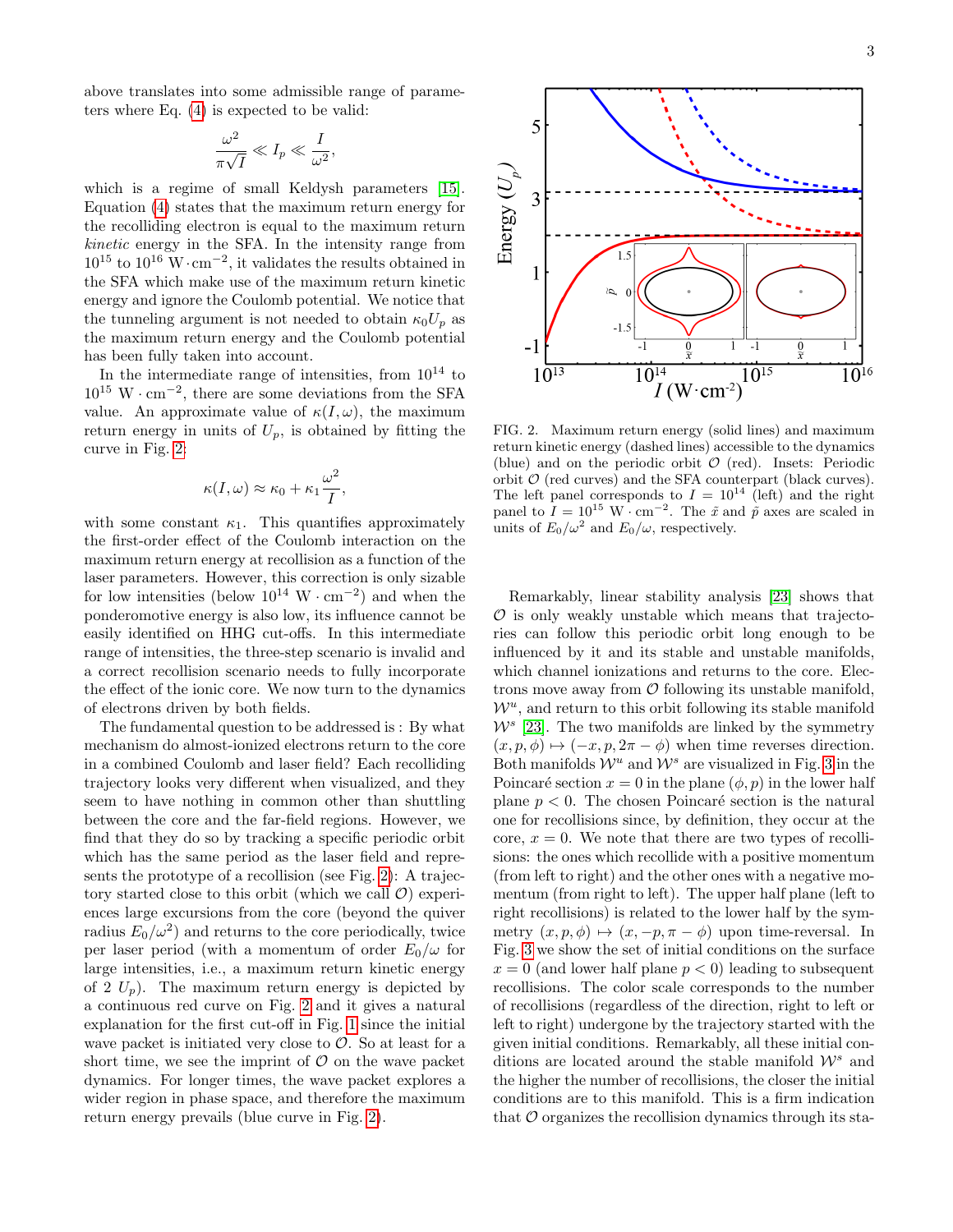ble manifold. The maximum return energy can also be found from an examination of the manifold: The largest momentum available to an electron moving along  $\mathcal{W}^u$ before leaving the core corresponds to the maximum return energy, e.g., 4.31  $U_p$  at  $10^{14}$  W·cm<sup>-2</sup> and 3.32  $U_p$  at  $10^{15}$  W⋅cm<sup>-2</sup>. These energies fall on the solid blue curve of Fig. [2](#page-3-0) which gives the maximum return energy allowed by the dynamics. The SFA relies on tunneling to release the photoelectron near the core (where the Coulomb field has dropped off) with zero momentum [\[4,](#page-4-3) [22\]](#page-5-15). With those initial conditions – and under the influence of the laser field alone – the SFA finds a single special trajectory which gives the well-known maximal return energy of 3.17  $U_p$ . When the recollision is not broken up into steps (one with the Coulomb field and another without as in the SFA), but rather regarded as one continuous process with the Coulomb field always on, the notion of zeroinitial momentum after tunneling loses its significance. More importantly, the maximum amount of energy an electron can bring back to the core upon recollision depends on the duration of the pulse. The analysis of the dynamics shows that the most energetic recollisions do not happen within the next half laser cycle after preionization but take much longer and, the longer the delay to return, the more energy they are likely to bring back. For instance, at the intensity of  $10^{14} \text{ W} \cdot \text{cm}^{-2}$ , the maximum return energy is 3.86  $U_p$  for recollisions taking less than one laser cycle, and 4.24  $U_p$  when allowing up to 25 laser cycles to return. The area highlighted by the bounding box in Fig. [3](#page-4-5) (and also shown in an expanded view in the inset) shows the initial condition (circular red marker) which ultimately returns with maximum energy for a 10 laser cycle pulse. Overall, the highest return energy for recollision corresponds to the limit of a pulse with infinite length – an impractical scenario. Nevertheless, the differences between these maxima are not significant enough to be observed in HHG spectra: If the ponderomotive energy is low, this difference corresponds to a very small number of harmonics in the spectrum (at  $I = 10^{14} \text{ W} \cdot \text{cm}^{-2}$  the value of  $U_p$  is approximately 4 harmonics).

In summary, we have built an internally consistent recollision picture by including the Coulomb interaction in the traditional recollision picture. We find that recollisions are driven by a specific periodic orbit born out of a resonance with the field. Its stable/unstable manifolds guide the trajectories away and back to the core and, with a remarkable cancellation nullifying the influence of the ionic core potential, provide a purely classical interpretation of the HHG spectra cut-offs. In the current scenario with the linearly polarized field, the specific role of the ion's Coulomb field has been obscured by the seeming success of the SFA to date, even though in the intermediate range of intensities, it is based on wrong assumptions. We anticipate that the mechanism shown in this work – namely recollisions being driven and regulated by recol-



<span id="page-4-5"></span>FIG. 3. Stable  $(W^s$ , in black) and unstable  $(W^u$ , in gray) manifolds of the periodic orbit  $\mathcal O$  visualized on the Poincaré section  $x = 0$ . The intensity is  $I = 10^{14} \text{ W} \cdot \text{cm}^{-2}$ . The red square marker corresponds to the location of the periodic orbit  $\mathcal O$  on the section. The colored areas correspond to regions in phase space (on the section) leading to recollision and the color scale denotes the number of returns. The trajectories initiated in the white region ionize without returning to the core, or remain bound by the Coulomb potential indefinitely. The bounding box on the top left of the figure is the region shown in the inset. The red circular marker denotes the initial condition which results in an electron returning with maximum energy.

liding periodic orbits [\[24\]](#page-5-17) and their associated manifolds – extends to all polarizations or wave forms, which opens up a promising avenue to extend the harmonic cut-offs beyond their single-color limit [\[25\]](#page-5-18).

A.K. acknowledges financial support from the Chateaubriand fellowship program of the Embassy of France in the United States. A.K. and T.U. acknowledge funding from the NSF. F.M. acknowledges financial support from the Centre de Recherches Mathématiques. The research leading to these results has received funding from the People Programme (Marie Curie Actions) of the European Union's Seventh Framework Programme FP7/2007-2013/ under REA grant agreement 294974.

- <span id="page-4-0"></span>[1] P. B. Corkum and F. Krausz, Nature Physics 3, 381 (2007), ISSN 17452473.
- <span id="page-4-1"></span>[2] F. Krausz and M. Ivanov, Rev. Mod. Phys. 81, 163 (2009).
- <span id="page-4-2"></span>[3] J. Itatani, J. Levesque, D. Zeidler, H. Niikura, H. Pepin, J. C. Kieffer, P. B. Corkum, and D. M. Villeneuve, Nature 432, 867 (2004).
- <span id="page-4-3"></span>[4] P. B. Corkum, Phys. Rev. Lett. **71**, 1994 (1993).
- <span id="page-4-4"></span>[5] K. J. Schafer, B. Yang, L. F. DiMauro, and K. C. Kulander, Phys. Rev. Lett. 70, 1599 (1993).